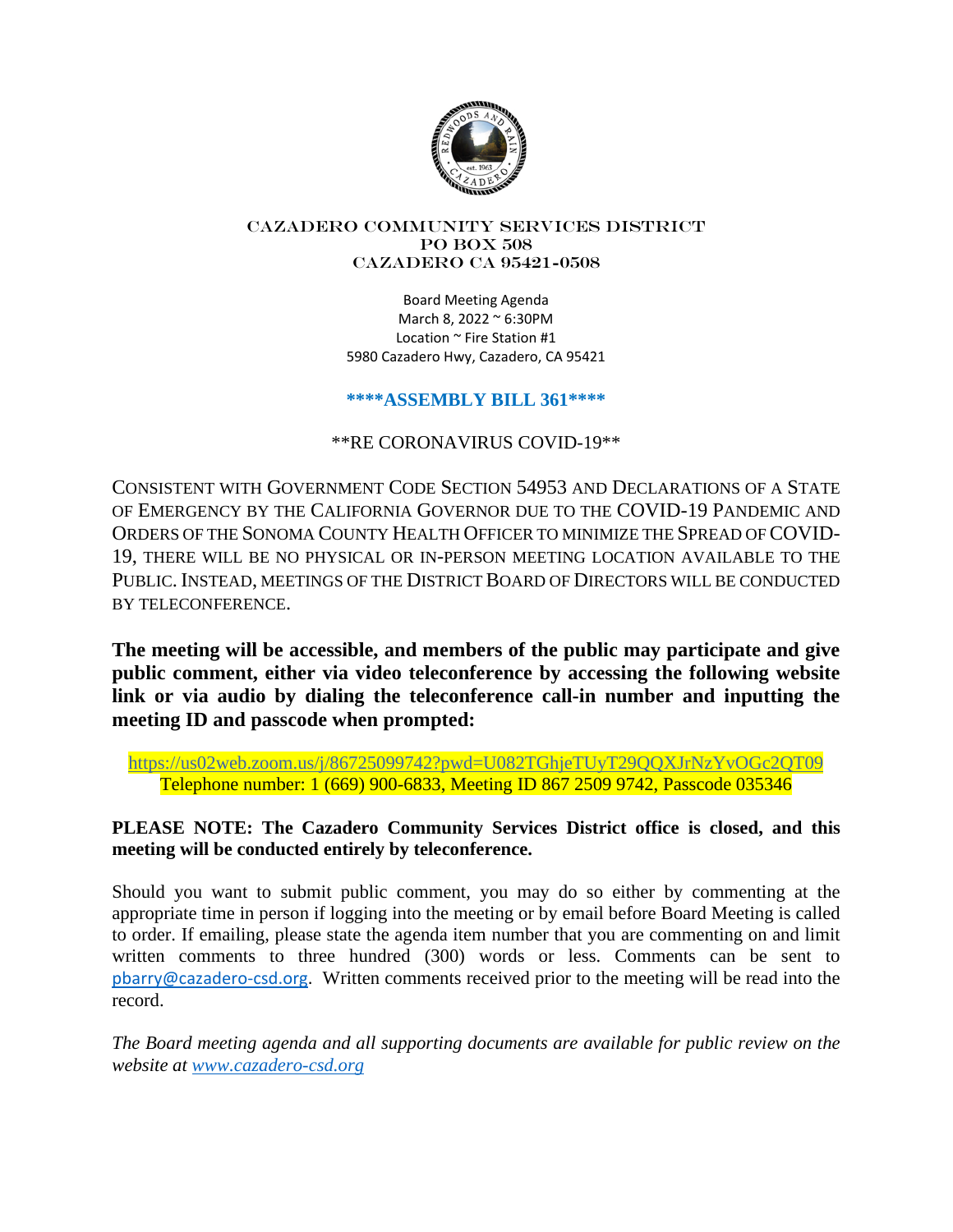## **CALL TO ORDER**

## **PLEDGE OF ALLEGIANCE**

### **ROLL CALL**

President P. Barry Director M. Berry Director H. Canelis Director D. DeBeaune Director S. Griswold

### **OPEN TIME FOR PUBLIC EXPRESSION**

*This is an opportunity for any member of the public to briefly address the District Board on any matter that does not appear on this agenda and is restricted to matters within the Board's jurisdiction. Items that appear to warrant a more-lengthy presentation or Board consideration may be placed on the agenda for discussion at a future meeting. Please limit comments to three hundred (300) words.* 

### **AGENDA ADJUSTMENTS**

*An opportunity for the Board President to approve adjustments to the current agenda.* 

### **DIRECTOR REPORTS**

*An opportunity for Directors to report on their individual activities related to District Business.* 

#### **STAFF REPORTS**

- 1. Administrative Assistant
- 2. Fire Department and Firefighters Association Report
	- a. Operations
	- b. Administration
	- c. Training
	- d. Special Projects
- 3. Park & Rec Maintenance
- 4. Facilities

#### **CONSENT CALENDAR ITEMS**

*These items can be acted on in one consolidated motion or may be removed from the Consent Calendar and separately considered at the request of any Director* 

- 1. Approval of Meeting Minutes January 11, 2021
- 2. Approval of Meeting Minutes February 8, 2022

#### **ACTION ITEMS**

1. **Resolution 21/22-14 Proclamation of a Local Emergency for the Cazadero Community Services District, County of Sonoma, State of California, Ratifying the Proclamation of a State of Emergency by Governor Newsom on March 4, 2020, and Authorizing**